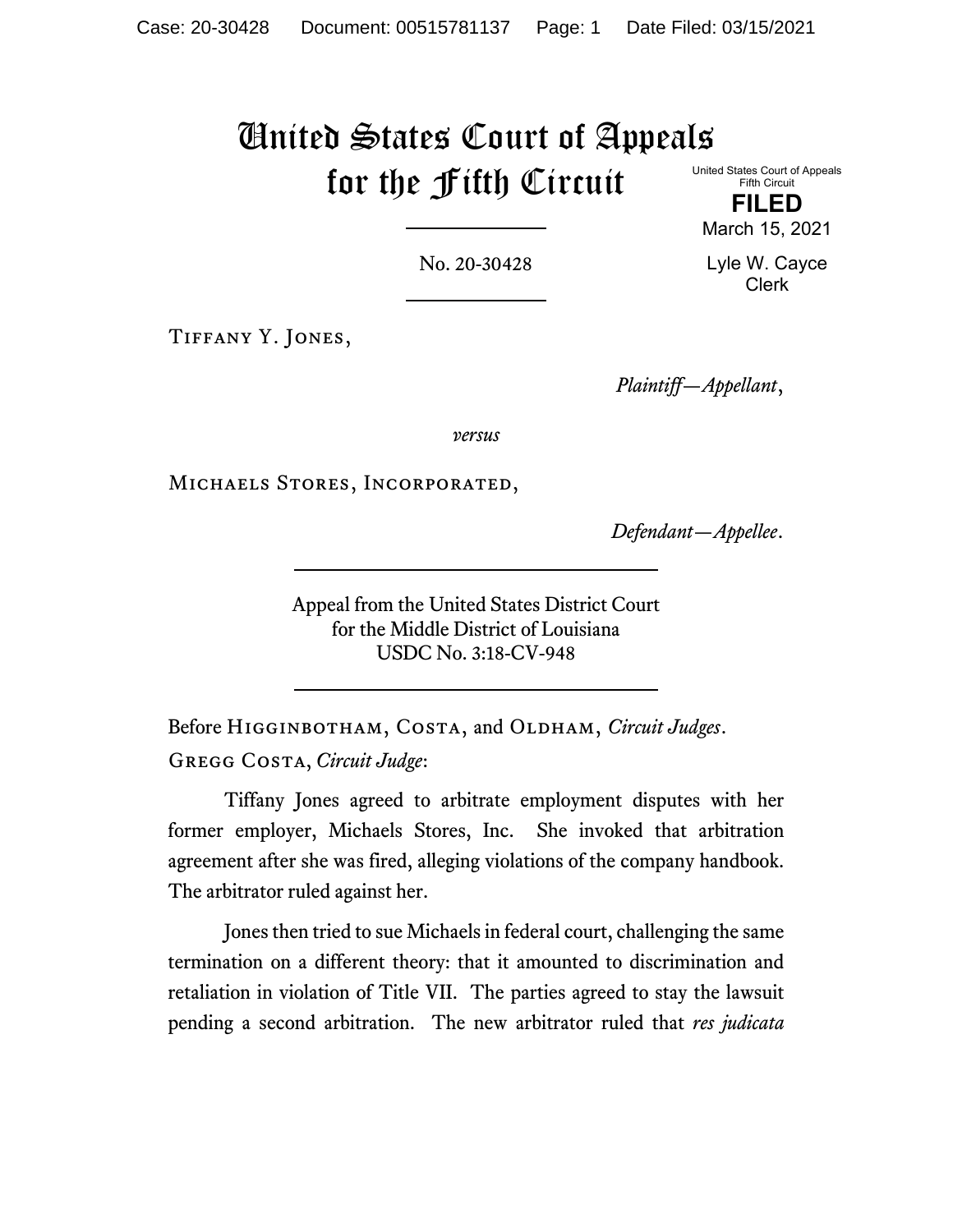barred the Title VII claims because they arose from the same transaction at issue in her first arbitration.

Jones then asked the district court to vacate the arbitrator's *res judicata* ruling. She argued that the arbitrator manifestly disregarded Louisiana law in finding her new claims precluded. Michaels sought confirmation of the arbitration order.

The district court sided with Michaels. It noted uncertainty about whether the manifest-disregard standard retains any role in determining whether an arbitration award should be vacated. It also observed that Jones did not invoke any of the four grounds listed in the Federal Arbitration Act (FAA) for vacatur, *see* 9 U.S.C. §  $10(a)$  $10(a)$ ,<sup>1</sup> but was relying on manifest disregard as an independent ground. The court nonetheless assumed *arguendo* that manifest disregard of the law alone could allow a court to undo an arbitration award because it concluded that the arbitrator did not manifestly disregard *res judicata* law.

<span id="page-1-0"></span><sup>&</sup>lt;sup>1</sup> Those statutory grounds for vacatur are:

<sup>(1)</sup> where the award was procured by corruption, fraud, or undue means;

<sup>(2)</sup> where there was evident partiality or corruption in the arbitrators, or either of them;

<sup>(3)</sup> where the arbitrators were guilty of misconduct in refusing to postpone the hearing, upon sufficient case shown, or in refusing to hear evidence pertinent and material to the controversy; or of any other misbehavior by which the rights of any party have been prejudiced; or

<sup>(4)</sup> where the arbitrators exceeded their powers, or so imperfectly executed them that a mutual, final, and definite award upon the subject matter submitted was not made.

<sup>9</sup> U.S.C. § 10(a). The next section of the code lists grounds for modifying awards. *See id*. § 11.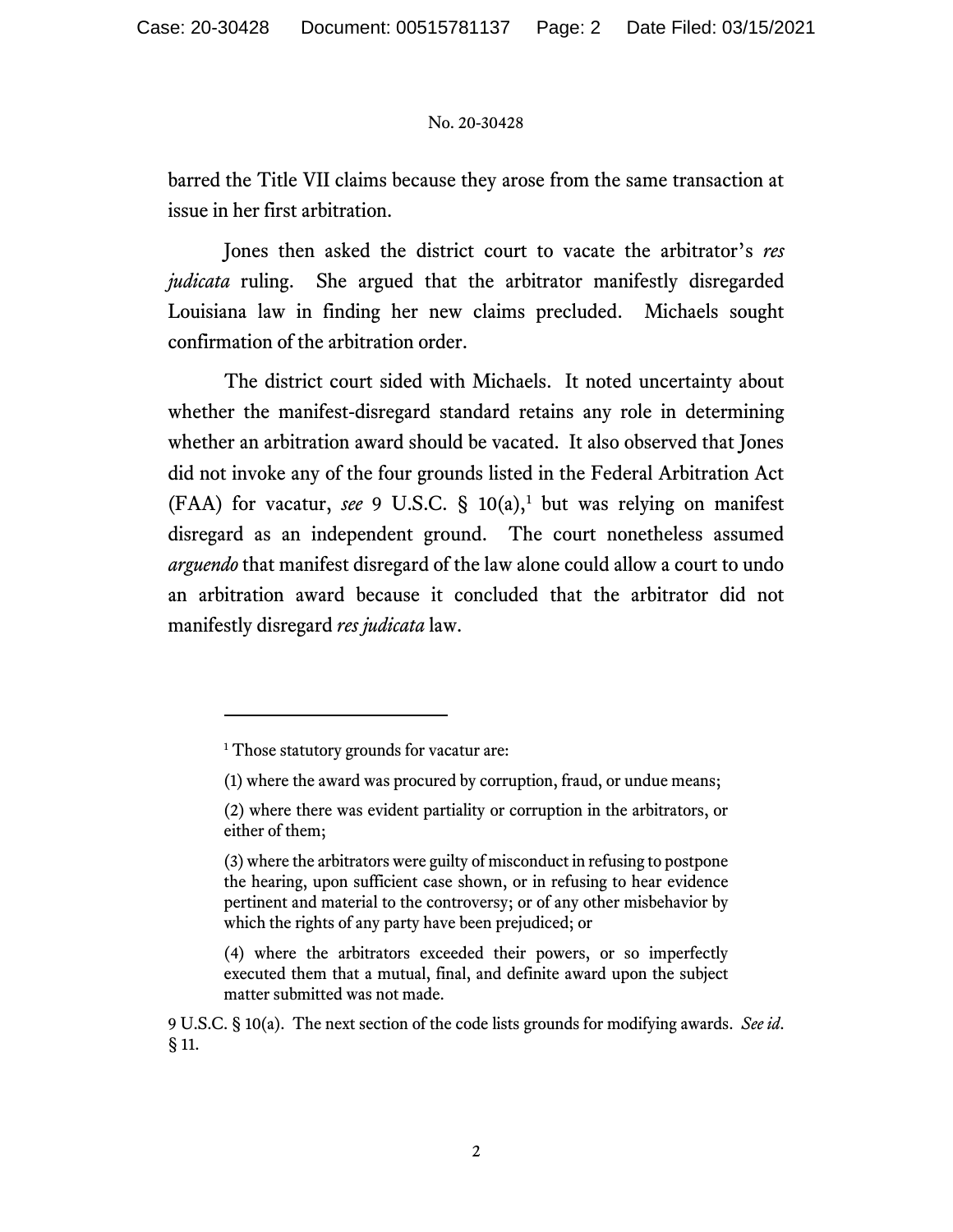The district court correctly recognized some murkiness in our manifest-disregard caselaw. This appeal is an opportunity to emphasize at least one thing that we have directly resolved: "manifest disregard of the law as an independent, nonstatutory ground for setting aside an award must be abandoned and rejected." *Citigroup Glob. Mkts., Inc. v. Bacon*, 562 F.3d 349, 358 (5th Cir. 2009).

A brief chronicle of manifest-disregard cases shows why our court no longer recognizes manifest disregard as a standalone basis for vacatur. For a time, we did recognize manifest disregard as its own basis for setting aside an arbitration award, though that standard was "difficult to satisfy." *Id*. at 354 (citing *Kergosien v. Ocean Energy, Inc.*, 390 F.3d 346 353 (5th Cir. 2004), *Prestige Ford v. Ford Dealer Computer Servs., Inc.*, 324 F.3d 391, 395–96 (5th Cir. 2003)).

Then, in 2008, the Supreme Court held that an arbitration agreement could not establish a ground for vacatur or modification of an arbitration award apart from those listed in the Federal Arbitration Act. *See Hall St. Assocs., L.L.C. v. Mattel, Inc.*, 552 U.S. 576 (2008). In rejecting the notion that a contract could create a new vacatur standard, *Hall Street* reasons that the statutory grounds for vacatur and modification are the "exclusive grounds." *Id*. at 584. Although the case did not involve a claim of manifest disregard, the Supreme Court noted that some courts, like ours, had read the phrase "manifest disregard" in a prior Supreme Court opinion as a nonstatutory ground for vacatur. *Id*. (citing *Wilko v. Swan*, 346 U.S. 427 (1953)). But the Court rejected the "manifest disregard" caselaw as general support for nonstatutory vacatur grounds. *Id*. at 585. In doing so, it explained that "maybe the term 'manifest disregard' was meant to name a new ground for review, but maybe it merely referred to the § 10 grounds collectively, rather than adding to them." *Id*. It also noted that the phrase "may have been shorthand" for statutory grounds for vacatur such as "when the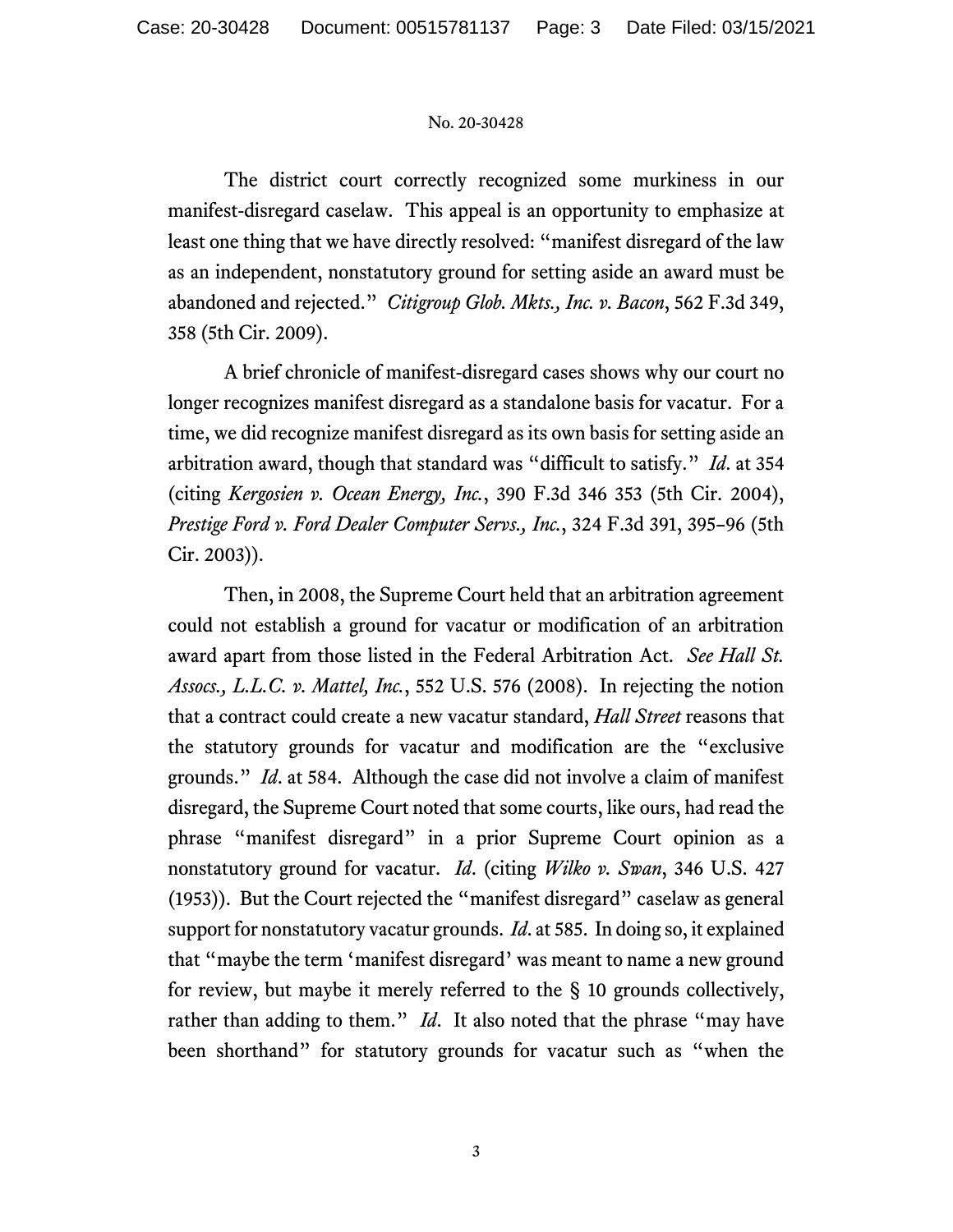arbitrators were 'guilty of misconduct' or 'exceeded their powers.'" *Id*. (quoting 9 U.S.C.  $\S$ § 10(a)(3),(4)).

We soon addressed whether "manifest disregard of the law remains valid, as an independent ground for vacatur, after *Hall Street*." *Citigroup Global*, 562 F.3d at 355. The answer, we concluded, "seem[ed] clear" because the Supreme Court had "unequivocally held that the statutory grounds are the exclusive means for vacatur under the FAA." *Id*. We thus held that "to the extent that manifest disregard of the law constitutes a nonstatutory ground for vacatur, it is no longer a basis for vacating awards under the FAA." *Id*.; *see also OJSC Ukrnafta v. Carpatsky Petrol. Corp.*, 957 F.3d 487, 503 (5th Cir. 2020) ("We have rejected manifest disregard as a nonstatutory basis for vacating domestic arbitration awards." (citing *Citigroup Global*, 562 F.3d at 355)).

*Citigroup Global*'s direct holding that manifest disregard is no longer an independent ground for vacatur sounds like the end of the matter. But perhaps a Supreme Court decision issued just a year later is a source for some lingering confusion on this issue. *See Stolt-Nielsen S.A. v. AnimalFeeds Int'l Corp.*, 559 U.S. 662 (2010). The Court refused to decide "whether 'manifest disregard' survives" *Hall Street* "as an independent ground for review or as a judicial gloss on the enumerated grounds for vacatur set forth at 9 U.S.C. § 10." *Id*. at 672 n.3. But because we had decided at least the first part of that question—concluding that manifest disregard is no longer an independent vacatur ground, *see Citigroup Global*, 562 F.3d at 355—the Supreme Court's later abstaining from deciding that issue cannot overrule our precedent. *See Gruver v. La. Bd. of Supervisors*, 959 F.3d 178, 181 (5th Cir. 2020) (explaining that, under the rule of orderliness, only an "unequivocal" change in law from the Supreme Court can override one of our precedents).